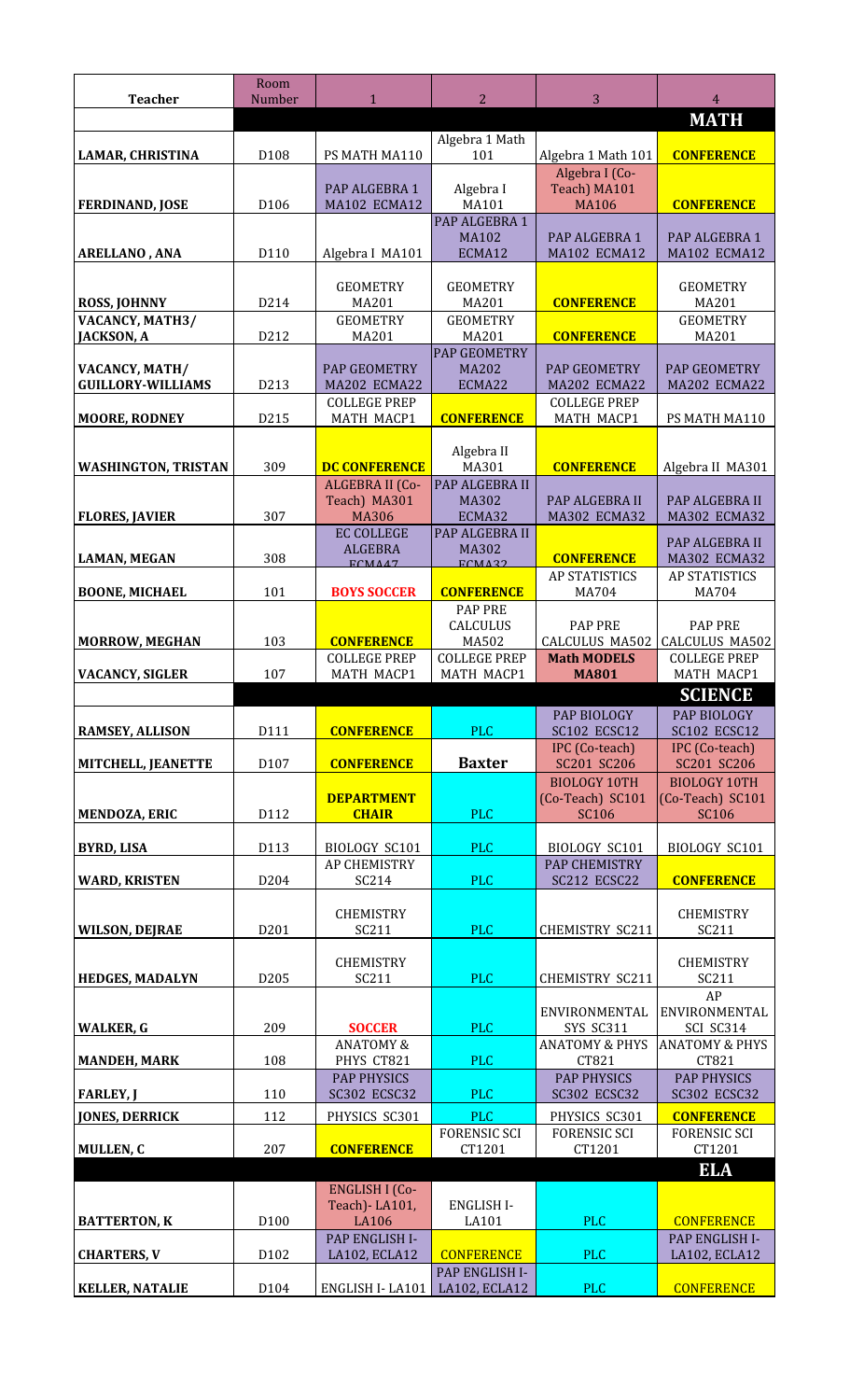| 5                                            | 6                                       | 7                                       | 8                                         |
|----------------------------------------------|-----------------------------------------|-----------------------------------------|-------------------------------------------|
|                                              |                                         |                                         |                                           |
| Algebra 1 Math<br>101                        | ALGEBRA I MA101                         | <b>PLC</b>                              | ALGEBRA I MA101                           |
| Algebra I (Co-                               |                                         |                                         |                                           |
| Teach) MA101                                 |                                         |                                         |                                           |
| <b>MA106</b>                                 | Algebra I MA101                         | <b>PLC</b>                              | ALGEBRA I MA101                           |
|                                              | PAP ALGEBRA 1                           |                                         | PAP ALGEBRA 1                             |
| <b>CONFERENCE</b>                            | MA102 ECMA12                            | <b>PLC</b>                              | MA102 ECMA12                              |
| Geometry (Co-                                |                                         |                                         | Geometry (Co-                             |
| Teach) MA201<br><b>MA206</b>                 | <b>GEOMETRY</b><br>MA201                | <b>PLC</b>                              | Teach) MA201<br><b>MA206</b>              |
| <b>GEOMETRY</b>                              | <b>GEOMETRY</b>                         |                                         |                                           |
| MA201                                        | MA201                                   | <b>PLC</b>                              | <b>GEOMETRY MA201</b>                     |
|                                              |                                         |                                         |                                           |
| <b>CONFERENCE</b>                            | <b>PAP GEOMETRY</b><br>MA202 ECMA22     | <b>PLC</b>                              | <b>PAP GEOMETRY</b><br>MA202 ECMA22       |
| <b>COLLEGE PREP</b>                          |                                         |                                         |                                           |
| MATH MACP1                                   | PS MATH MA110                           | <b>PLC</b>                              | <b>BASEBALL</b>                           |
|                                              | ALGEBRA II (Co-<br>Teach) MA301         |                                         |                                           |
| Algebra II MA301                             | <b>MA306</b>                            | <b>PLC</b>                              | Algebra II MA301                          |
|                                              |                                         |                                         |                                           |
| <b>PAP ALGEBRA II</b><br><b>MA302 ECMA32</b> | PAP ALGEBRA II<br><b>MA302 ECMA32</b>   | <b>PLC</b>                              | <b>CONFERENCE</b>                         |
|                                              |                                         |                                         |                                           |
| PAP ALGEBRA II<br><b>MA302 ECMA32</b>        | <b>EC COLLEGE</b><br>ALGEBRA ECMA47     | <b>PLC</b>                              | <b>EC COLLEGE</b><br>ALGEBRA ECMA47       |
|                                              | AP CALCULUS BC                          |                                         |                                           |
| <b>FOOTBALL</b>                              | MA505                                   | <b>PLC</b>                              | <b>BAXTER</b>                             |
| <b>PRE-CALCULUS</b>                          | <b>PAP PRE</b>                          |                                         | <b>SOFTBALL/</b>                          |
| MA401                                        | CALCULUS MA502                          | <b>PLC</b>                              | <b>VOLLEBALL</b>                          |
| <b>COLLEGE PREP</b>                          | <b>COLLEGE PREP</b>                     |                                         |                                           |
| MATH MACP1                                   | <b>MATH MACP1</b>                       | <b>PLC</b>                              | <b>CONFERENCE</b>                         |
| <b>PAP BIOLOGY</b>                           | <b>PAP BIOLOGY</b>                      | PAP BIOLOGY                             | <b>PAP BIOLOGY</b>                        |
| <b>SC102 ECSC12</b>                          | SC102 ECSC12                            | SC102 ECSC12                            | SC102 ECSC12                              |
| IPC (Co-teach)                               | IPC (Co-teach)                          |                                         | <b>GIRLS</b>                              |
| SC201 SC206<br><b>BIOLOGY 10TH</b>           | SC201 SC206                             | <b>PLC</b>                              | <b>BASKETBALL</b>                         |
| (Co-Teach) SC101                             | <b>AP BIOLOGY</b>                       |                                         |                                           |
| <b>SC106</b>                                 | SC <sub>104</sub>                       | AP BIOLOGY SC104                        | <b>CONFERENCE</b>                         |
|                                              | PAP BIOLOGY<br><b>SC102 ECSC12</b>      | PAP BIOLOGY                             |                                           |
| <b>BIOLOGY SC101</b><br><b>PAP CHEMISTRY</b> | <b>PAP CHEMISTRY</b>                    | SC102 ECSC12<br><b>PAP CHEMISTRY</b>    | <b>CONFERENCE</b><br><b>PAP CHEMISTRY</b> |
| SC212 ECSC22                                 | SC212 ECSC22                            | SC212 ECSC22                            | SC212 ECSC22                              |
|                                              |                                         | <b>CHEMISTRY (Co-</b>                   |                                           |
| <b>CONFERENCE</b>                            | <b>CHEMISTRY</b><br>SC <sub>211</sub>   | Teach) SC211<br>SC216                   | <b>CHEMISTRY SC211</b>                    |
|                                              | <b>CHEMISTRY (Co-</b>                   |                                         |                                           |
| <b>CHEMISTRY</b>                             | Teach) SC211                            |                                         |                                           |
| SC211                                        | <b>SC216</b><br>ENVIRONMENTAL           | <b>CHEMISTRY SC211</b><br>ENVIRONMENTAL | <b>CONFERENCE</b><br>ENVIRONMENTAL        |
|                                              | SYS (Co-Teach)                          | SYS (Co-Teach)                          | SYS (Co-Teach)                            |
| <b>CONFERENCE</b>                            | SC311 SC316                             | SC311 SC316                             | SC311 SC316                               |
| <b>CONFERENCE</b>                            | <b>ANATOMY &amp; PHYS</b><br>CT821      | <b>ANATOMY &amp; PHYS</b><br>CT821      | ENVIRONMENTAL<br><b>SYS SC311</b>         |
| <b>AP PHYSICS</b>                            |                                         |                                         | <b>PAP PHYSICS</b>                        |
| SC304                                        | <b>CONFERENCE</b>                       | AP PHYSICS SC304                        | <b>SC302 ECSC32</b>                       |
| PHYSICS SC301                                | PHYSICS SC301                           | PHYSICS SC301                           | PHYSICS SC301                             |
| <b>ANATOMY &amp; PHYS</b><br>CT821           | <b>FORENSIC SCI</b><br>CCTP here CT1201 | <b>FORENSIC SCI</b><br>CT1201           | <b>SOFTBALL</b>                           |
|                                              |                                         |                                         |                                           |
|                                              |                                         | <b>ENGLISH I (Co-</b>                   |                                           |
|                                              |                                         | Teach) - LA101,                         |                                           |
| ENGLISH I-LA101<br>PAP ENGLISH I-            | ENGLISH I-LA101<br>PAP ENGLISH I-       | <b>LA106</b><br>PAP ENGLISH I-          | ENGLISH I-LA101                           |
| LA102, ECLA12                                | LA102, ECLA12                           | LA102, ECLA12                           | <b>SOFTBALL</b>                           |
| ENGLISH I-LA101                              | ENGLISH I-LA101                         | ENGLISH I-LA101                         | ENGLISH I-LA101                           |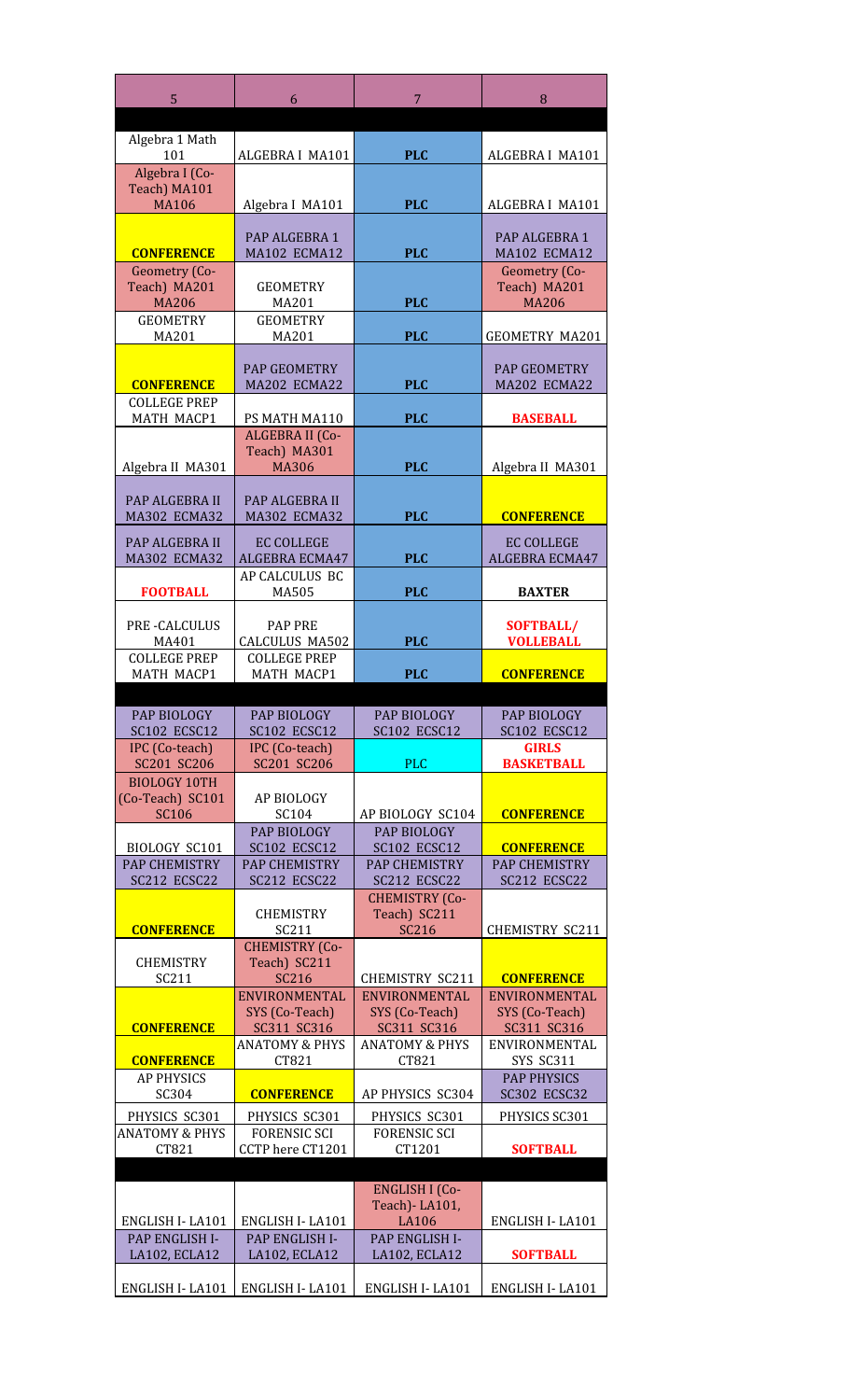|                          | Room                          |                                              |                                                  |                                               |                                        |
|--------------------------|-------------------------------|----------------------------------------------|--------------------------------------------------|-----------------------------------------------|----------------------------------------|
| <b>Teacher</b>           | Number                        | $\mathbf{1}$                                 | 2<br><b>ENGLISH II (Co-</b>                      | 3                                             | 4                                      |
|                          |                               |                                              | Teach) - LA201,                                  |                                               | ENGLISH II                             |
| <b>STEWART, GADWIN</b>   | D <sub>209</sub>              | <b>CONFERENCE</b><br><b>ENGLISH II-</b>      | <b>LA206</b><br><b>ENGLISH II-</b>               | <b>PLC</b>                                    | LA201                                  |
| <b>JUNELL, KELLI</b>     | D <sub>210</sub>              | LA201                                        | LA201                                            | <b>PLC</b>                                    | ENGLISH II-LA201                       |
| <b>DUCLOS, SALINA</b>    | D <sub>206</sub>              | PAP ENGLISH II-<br>LA202, ECLA22             | <b>PAP ENGLISH II-</b><br>LA202, ECLA22          | <b>PLC</b>                                    | PAP ENGLISH II-<br>LA202, ECLA22       |
|                          |                               |                                              |                                                  |                                               | <b>PAP ENGLISH II-</b>                 |
| <b>DANIELSON, PAUL</b>   | D <sub>208</sub>              | <b>DC CONFERENCE</b>                         | PAP ENGLISH II                                   | <b>PLC</b>                                    | LA202, ECLA22<br>English Comp 1        |
|                          |                               |                                              |                                                  |                                               | <b>English Comp 2</b>                  |
| <b>HEATH, M</b>          | 113                           | AP English IV-<br>LA404                      | AP English IV-<br>LA404                          | <b>CONFERENCE</b>                             | ECLA 3A,<br><b>ECLA 3B</b>             |
|                          |                               |                                              |                                                  |                                               | <b>READING (GEN</b>                    |
| <b>MONEER, SARAH</b>     | 306                           | <b>DYSLEXIA</b>                              | <b>DYSLEXIA</b><br>JOURNAL/ADV                   | <b>PLC</b>                                    | ED & SPED)                             |
|                          |                               | YEARBOOK I-                                  | <b>JOURNAL-</b>                                  | YEARBOOK I-                                   | YEARBOOK II-                           |
| DERROUGH, JANA           | 201                           | LA701                                        | LA601, LA611                                     | LA701                                         | LA711                                  |
|                          |                               | <b>ENGLISH III-</b>                          | <b>ENGLISH III (Co-</b><br>teach) - LA301,       |                                               | AP ENGLISH III-                        |
| <b>SANDIFER, RICKEY</b>  | 205                           | LA301                                        | LA306                                            | <b>PLC</b>                                    | LA304                                  |
| <b>SPENCER, KAITLYN</b>  | 206                           | AP ENGLISH III-<br>LA304                     | AP ENGLISH III-<br>LA304                         | <b>PLC</b>                                    | <b>CONFERENCE</b>                      |
|                          |                               |                                              |                                                  |                                               |                                        |
|                          |                               | College Prep LA                              | PALS I/II-                                       |                                               | College Prep LA                        |
| <b>MALONE, KRISTINA</b>  | 203                           | LACP1                                        | EL100, EL101                                     | <b>PLC</b>                                    | LACP1                                  |
| <b>MOREAUX (EX. FTE)</b> |                               |                                              |                                                  |                                               | <b>ENGLISH</b>                         |
|                          |                               |                                              |                                                  |                                               | <b>III/ENGLISH IV-</b>                 |
| PERRY, AMANDA            | 109                           | <b>CONFERENCE</b>                            | <b>BAXTER</b>                                    | <b>PLC</b>                                    | <b>RETESTERS</b>                       |
|                          |                               | WORLD GEO. (Co-                              | WORLD GEO.                                       | WORLD GEO. (Co-                               | <b>SOC STUDIES</b>                     |
|                          |                               | teach) - SS113,                              | (Co-teach)-                                      | teach) - SS113,                               |                                        |
| <b>GEE, JUSTIN</b>       | D103                          | SS116                                        | SS113, SS116                                     | SS116                                         | <b>CONFERENCE</b>                      |
|                          |                               | WORLD GEO .-                                 | WORLD GEO.-                                      | WORLD GEO.-                                   | WORLD GEO. (Co-<br>teach) - SS113,     |
| VACANCY, MOORER, T       | D101                          | <b>SS113</b>                                 | <b>SS113</b>                                     | <b>SS113</b>                                  | SS116                                  |
| <b>JONES, ALLISON</b>    | D105                          | PRE-AP W. GEO-<br>SS114, ECSS56              | PRE-AP W. GEO-<br>SS114, ECSS56                  | PRE-AP W. GEO-<br>SS114, ECSS56               | <b>CONFERENCE</b>                      |
|                          | D207                          |                                              | W. HISTORY-                                      | W. HISTORY-                                   | W. HISTORY-<br>SS101                   |
| <b>SCOTT, JEREMY</b>     |                               | <b>CONFERENCE</b><br>W. HISTORY (Co-         | SS101<br>W. HISTORY                              | SS101                                         | W. HISTORY (Co-                        |
|                          |                               | Teach) - SS101,                              | (Co-Teach)-                                      |                                               | Teach) - SS101,                        |
| <b>GATSON, DERRICK</b>   | D <sub>2</sub> 0 <sub>2</sub> | SS106                                        | SS101, SS106<br>PAP W.                           | <b>CONFERENCE</b>                             | SS106                                  |
|                          |                               | PAP W. HISTORY-                              | HISTORY-                                         | PAP W. HISTORY-                               | PAP W. HISTORY-                        |
| <b>RODRIGUEZ, MARY</b>   | D200                          | SS102, ECSS12                                | SS102, ECSS12                                    | SS102, ECSS12                                 | SS102, ECSS12                          |
|                          |                               |                                              |                                                  | AP US HISTORY-                                | AP US HISTORY-                         |
| <b>TOOMER, BRITTANY</b>  | 105                           | DC CONFERENCE<br><b>US HISTORY-</b>          | <b>CONFERENCE</b><br><b>US HISTORY-</b>          | SS404<br><b>US HISTORY-</b>                   | SS404                                  |
| <b>ATMORE, DON</b>       | 106                           | SS401                                        | SS401                                            | SS401                                         | <b>CONFERENCE</b>                      |
|                          |                               | <b>US HISTORY (Co-</b><br>Teach) - SS401,    | <b>US HISTORY</b><br>(Co-Teach)-                 | <b>US HISTORY (Co-</b><br>Teach) - SS401,     |                                        |
| <b>SHARP, JIMMIE</b>     | 104                           | SS406                                        | SS401, SS406                                     | SS406                                         | <b>FOOTBALL</b>                        |
|                          |                               |                                              | GOV/ECON-                                        | GOV/ECON (Co-<br>Teach)SS246,                 | GOV/ECON-<br>SS                        |
| <b>BROWNING, B</b>       | 102                           | <b>CONFERENCE</b>                            | SS 241, SS501                                    | SS506, SS501                                  | 241, SS501                             |
| <b>BROWN, R</b>          | 100                           | GOV/ECON-<br>SS 241, SS501                   | PSYCH/SOCIO-<br>SS601, SS701                     | GOV/ECON-<br>SS 241, SS501                    | GOV/ECON-<br>SS 241, SS501             |
|                          |                               |                                              |                                                  |                                               | <b>CTE</b>                             |
| <b>DAVIS, TRISTAN</b>    | 411                           | <b>BIMM II</b>                               | <b>BIMMI</b>                                     | <b>BIMM1</b>                                  | <b>BIMMI</b>                           |
|                          | <b>Field House</b>            | <b>MONEY MATTERS</b>                         | <b>MONEY</b><br><b>MATTERS</b><br>$\blacksquare$ |                                               |                                        |
|                          | 2nd, 3rd,                     | (In 322 Stockon's                            | W/Self                                           |                                               | <b>FRESHMAN BOYS</b>                   |
| <b>HARRIS, MATTHEW</b>   | 6th, and 7th                  | Room)                                        | Contained (10)                                   | <b>MONEY MATTERS</b>                          | <b>BASKETBALL</b>                      |
| <b>VACANCY. MCCOY</b>    | 405                           | <b>DISASTER RELIEF</b>                       | Principals of<br><b>Health Science</b>           | MEDICAL<br>TERMINOLOGY                        | Principals of<br><b>Health Science</b> |
|                          |                               | <b>EVERMAN</b>                               |                                                  |                                               |                                        |
| <b>HARRISON, JEFFERY</b> | 111                           | <b>ACADEMY HIGH</b><br><b>SCHOOL SUPPORT</b> | <b>MONEY</b><br><b>MATTERS</b>                   | <b>ACCT I &amp; ACCT II</b><br><b>STACKED</b> | MONEY MATTERS                          |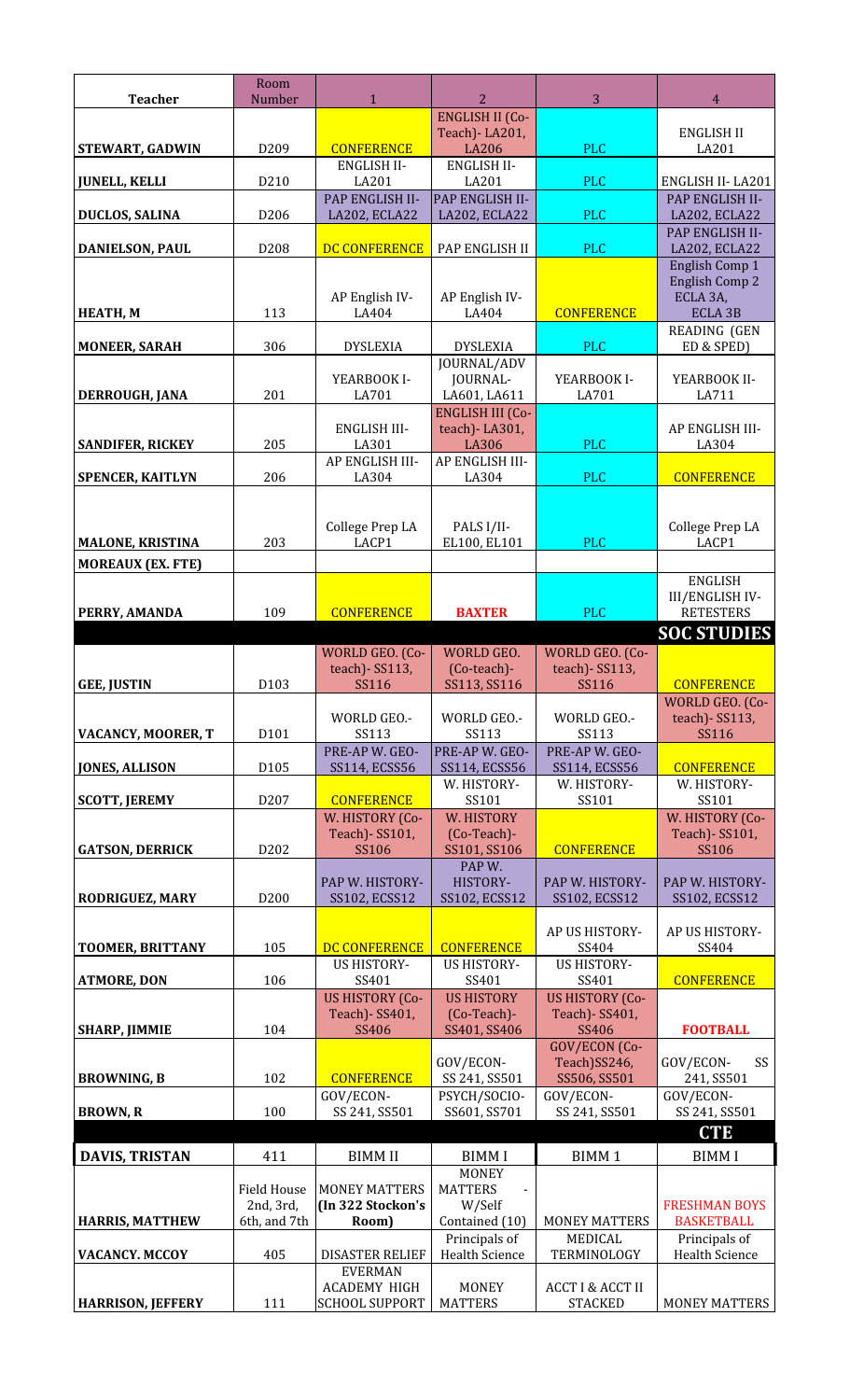| 5<br><b>ENGLISH II (Co-</b>               | 6<br><b>ENGLISH II (Co-</b>               | 7<br><b>ENGLISH II (Co-</b>               | 8<br><b>ENGLISH II (Co-</b>                |
|-------------------------------------------|-------------------------------------------|-------------------------------------------|--------------------------------------------|
| Teach) - LA201,                           | Teach) - LA201,                           | Teach) - LA201,                           | Teach) - LA201,                            |
| <b>LA206</b>                              | <b>LA206</b>                              | <b>LA206</b>                              | <b>LA206</b>                               |
| ENGLISH II-LA201                          | ENGLISH II-LA201                          | ENGLISH II-LA201                          | <b>CONFERENCE</b>                          |
|                                           | PAP ENGLISH II-                           | PAP ENGLISH II-                           | PAP ENGLISH II-                            |
| <b>CONFERENCE</b>                         | LA202, ECLA22<br>PAP ENGLISH II-          | LA202, ECLA22<br>PAP ENGLISH II-          | LA202, ECLA22<br>PAP ENGLISH II-           |
| <b>CONFERENCE</b>                         | LA202, ECLA22                             | LA202, ECLA22                             | LA202, ECLA22                              |
| English Comp 1<br><b>English Comp 2</b>   | English Comp 1                            | English Comp 1                            | English Comp 1                             |
| ECLA 3A,                                  | English Comp 2                            | <b>English Comp 2</b>                     | English Comp 2                             |
| <b>ECLA 3B</b>                            | ECLA 3A, ECLA 3B                          | ECLA 3A, ECLA 3B                          | ECLA 3A, ECLA 3B                           |
| <b>DYSLEXIA</b>                           | <b>DYSLEXIA</b>                           | <b>READING</b><br>(GEN ED & SPED)         | <b>CONFERENCE</b>                          |
|                                           |                                           |                                           |                                            |
| Sponsor/Extra<br>Curr                     | <b>CONFERENCE</b>                         | WRITING                                   | <b>CHEER</b>                               |
|                                           | <b>ENGLISH III (Co-</b>                   |                                           | <b>ENGLISH III (Co-</b>                    |
|                                           | teach)-LA301,                             |                                           | teach)-LA301,                              |
| <b>CONFERENCE</b><br>AP ENGLISH III-      | LA306<br>AP ENGLISH III-                  | ENGLISH III-LA301<br>AP ENGLISH III-      | LA306                                      |
| LA304                                     | LA304                                     | LA304                                     | <b>SOCCER</b>                              |
| <b>ENGLISH IV (Co-</b><br>Teach) - LA401, | <b>ENGLISH IV (Co-</b><br>Teach) - LA401, |                                           |                                            |
| LA406 (College                            | LA406 (College                            |                                           | College Prep LA                            |
| Prep ELA)                                 | Prep ELA)                                 | <b>CONFERENCE</b>                         | LACP1                                      |
|                                           |                                           |                                           |                                            |
| <b>ENGLISH</b><br><b>III/ENGLISH IV-</b>  | <b>ENGLISH</b><br><b>III/ENGLISH IV-</b>  | <b>ENGLISH</b><br><b>III/ENGLISH IV-</b>  |                                            |
| <b>RETESTERS</b>                          | <b>RETESTERS</b>                          | <b>RETESTERS</b>                          | <b>VOLLEYBALL</b>                          |
|                                           |                                           |                                           |                                            |
|                                           |                                           | <b>WORLD GEO. (Co-</b><br>teach) - SS113, |                                            |
| <b>FOOTBALL</b>                           | <b>PLC</b>                                | SS116                                     | <b>BASEBALL</b>                            |
| WORLD GEO. (Co-<br>teach) - SS113,        |                                           |                                           | WORLD GEO.-                                |
| <b>SS116</b>                              | <b>PLC</b>                                | <b>CONFERENCE</b>                         | SS113                                      |
| PRE-AP W. GEO-                            |                                           | PRE-AP W. GEO-                            | <b>WORLD GEO.-</b>                         |
| SS114, ECSS56<br>W. HISTORY-              | <b>PLC</b>                                | SS114, ECSS56                             | SS113                                      |
| SS101                                     | <b>PLC</b>                                | W. HISTORY-SS101                          | <b>SOFTBALL</b>                            |
| W. HISTORY (Co-<br>Teach) - SS101,        |                                           | W. HISTORY (Co-<br>Teach) - SS101,        | <b>GIRLS</b>                               |
| <b>SS106</b>                              | <b>PLC</b>                                | <b>SS106</b>                              | <b>BASKETBALL</b>                          |
|                                           |                                           | PAP W. HISTORY-                           | PAP W. HISTORY-                            |
| <b>CONFERENCE</b>                         | <b>PLC</b>                                | SS102, ECSS12                             | SS102, ECSS12                              |
| AP US HISTORY-                            |                                           | AP US HISTORY-                            | <b>VOLLEYBALL/</b><br><b>GIRLS</b>         |
| SS404                                     | <b>PLC</b>                                | SS404                                     | <b>BASKETBALL</b>                          |
|                                           |                                           |                                           |                                            |
| <b>FOOTBALL</b>                           |                                           |                                           |                                            |
|                                           | <b>PLC</b>                                | US HISTORY-SS401                          | US HISTORY-SS401<br><b>US HISTORY (Co-</b> |
| GOV/ECON-                                 |                                           |                                           | Teach) - SS401,                            |
| SS 241, SS501                             | <b>PLC</b>                                | <b>CONFERENCE</b>                         | SS406                                      |
| <b>FOOTBALL</b>                           | <b>PLC</b>                                | GOV/ECON-<br>SS<br>241, SS501             | GOV/ECON-<br>SS<br>241, SS501              |
|                                           |                                           | PSYCH/SOCIO-                              | PSYCH/SOCIO-                               |
| <b>CONFERENCE</b>                         | <b>PLC</b>                                | SS601, SS701                              | SS601, SS701                               |
| <b>FOOTBALL</b>                           |                                           |                                           |                                            |
|                                           | <b>BIMM1</b>                              | <b>BIMMI</b>                              | <b>CONFERENCE</b>                          |
|                                           |                                           |                                           |                                            |
| <b>VARSITY BOYS</b><br><b>BASKETBALL</b>  | <b>Money Matters</b>                      | <b>MONEY MATTERS</b>                      | <b>CONFERENCE</b>                          |
|                                           |                                           | <b>MEDICAL</b>                            |                                            |
| <b>CONFERENCE</b>                         | <b>DISASTER RELIEF</b>                    | TERMINOLOGY                               | <b>DISASTER RELIEF</b>                     |
| <b>VARSITY BOYS</b><br><b>BASKETBALL</b>  | <b>CONFERENCE</b>                         | <b>MONEY MATTERS</b>                      | <b>MONEY MATTERS</b>                       |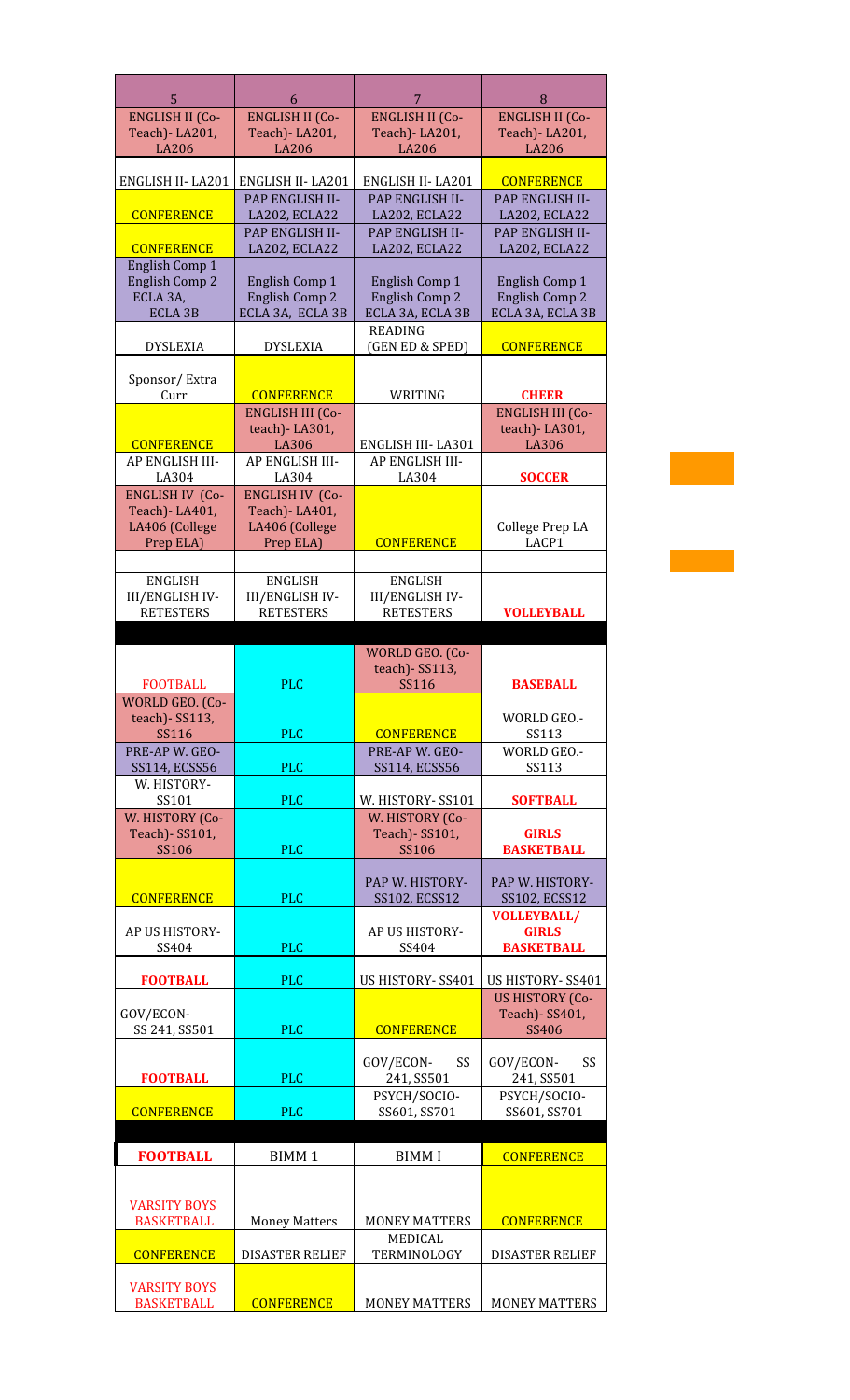| <b>Teacher</b>                                   | Room<br>Number | $\mathbf{1}$                              | 3<br>2                                       |                                           | 4                                |
|--------------------------------------------------|----------------|-------------------------------------------|----------------------------------------------|-------------------------------------------|----------------------------------|
|                                                  |                |                                           | <b>CHILD</b>                                 |                                           |                                  |
|                                                  |                |                                           | DEVELOPMENT<br>-W/Self                       | <b>CHILD</b>                              | <b>HUMAN GROW &amp;</b>          |
| WHITEHOUSE,<br><b>MIRANDA</b>                    | 316            | <b>CONFERENCE</b>                         | Contained (10)                               | <b>DEVELOPMENT</b>                        | DEVELOPMENT                      |
|                                                  |                |                                           | <b>FAMILY &amp;</b>                          |                                           |                                  |
|                                                  |                |                                           | COMMUNITY<br><b>EVELOPMENT</b>               |                                           | <b>FAMILY &amp;</b>              |
|                                                  |                | <b>CHILD</b>                              | -W/Self                                      |                                           | COMMUNITY                        |
| ROWLAND, CAITLYN                                 | 318            | DEVELOPMENT                               | Contained (10)                               | <b>CONFERENCE</b>                         | DEVELOPMENT                      |
|                                                  |                |                                           | <b>FASHION</b>                               |                                           |                                  |
|                                                  |                |                                           | <b>DESIGN</b><br>$\blacksquare$<br>With Self |                                           |                                  |
| <b>WALKER, L</b>                                 | 320            | <b>FASHION DESIGN</b>                     | Contained (6)                                | <b>CONFERENCE</b>                         | <b>FASHION DESIGN</b>            |
|                                                  |                |                                           |                                              |                                           |                                  |
|                                                  |                |                                           | <b>INTRO TO</b>                              |                                           |                                  |
|                                                  |                |                                           | <b>CULINARY -</b>                            |                                           |                                  |
|                                                  |                | PRINCIPLES OF                             | W/Self                                       | PRINCIPLES OF                             |                                  |
| <b>BRADLEY, SLYTRESS</b>                         | 204            | CONSTRUCTION<br><b>INSTRUCTIONAL</b>      | Contained (10)<br><b>INSTRUCTIONA</b>        | CONSTRUCTION<br><b>INSTRUCTIONAL</b>      | <b>CONFERENCE</b>                |
|                                                  |                | PRACTICES/                                | PRACTICES/                                   | PRACTICES/                                | INSTRUCTIONAL<br>PRACTICES/      |
|                                                  |                | STACKED WITH                              | <b>STACKED WITH</b>                          | <b>STACKED WITH</b>                       | <b>STACKED WITH</b>              |
| TURNTINE, TAMMY                                  | 314            | PRACTICUM                                 | PRACTICUM                                    | PRACTICUM                                 | PRACTICUM                        |
|                                                  |                | <b>ANIMATION 1</b><br><b>STACKED WITH</b> | <b>ANIMATION</b>                             | <b>ANIMATION 1</b><br><b>STACKED WITH</b> |                                  |
| <b>OCHESKEY, JAY</b>                             | 410            | <b>ANIMATION II</b>                       | LAB                                          | <b>ANIMATION II</b>                       | <b>ANIMATION LAB</b>             |
| <b>VACANCY, CTE2 THESE</b>                       |                |                                           |                                              |                                           |                                  |
| <b>ARE NOT CREATED</b><br><b>UNTIL WE HAVE A</b> |                | PRIN APPLIED                              | PRIN APPLIED                                 | PRIN APPLIED                              |                                  |
| <b>TEACHER</b>                                   | 311            | ENGINEERING                               | ENGINEERING                                  | ENGINEERING                               | <b>CONFERENCE</b>                |
|                                                  |                |                                           |                                              |                                           |                                  |
|                                                  |                |                                           |                                              |                                           |                                  |
| <b>STOCKTON</b>                                  | 322            | DC CONFERENCE                             | <b>CAREER PREP 1</b>                         | <b>MONEY MATTERS</b>                      | <b>MONEY MATTERS</b>             |
|                                                  |                | PRINCIPLES OF                             | <b>VIDEO GAME</b>                            | <b>VIDEO GAME</b>                         | <b>9TH GRADE</b>                 |
| <b>BISHOP, TY</b>                                | 305            | <b>CYBER SECURITY</b>                     | <b>DESIGN</b><br><b>GRAPHIC</b>              | <b>DESIGN</b>                             | <b>FOOTBALL</b>                  |
|                                                  |                | <b>GRAPHIC DESIGN</b>                     | <b>DESIGN LAB-</b>                           |                                           |                                  |
|                                                  |                | $\mathbf{1}$<br>-With Self                | With Self                                    |                                           | <b>GRAPHIC DESIGN</b>            |
| MEDRANO, LINDA                                   | 412            | Contained (4)                             | Contained (4)                                | <b>GRAPHIC DESIGN II</b>                  | <b>LAB II</b>                    |
| <b>MORRIS, DONALD</b>                            | 310            | <b>MNFC ENG</b>                           | ENGINEERING<br><b>DESIGNI</b>                | <b>ROBOTICS I</b>                         | <b>CONFERENCE</b>                |
|                                                  |                | PRIN OF HEALTH                            | <b>HEATLH SCI</b>                            | <b>HEALTH SCI</b>                         |                                  |
| MCCOY, JASMYNE                                   | 312            | SCI                                       | <b>THEORY</b>                                | <b>CLINIC</b>                             | <b>CONFERENCE</b>                |
| <b>CANDLER, JOSEPH</b>                           | 404            | <b>CREDIT</b><br><b>RECOVERY</b>          | <b>CREDIT</b><br><b>RECOVERY</b>             | <b>CREDIT RECOVERY</b>                    | <b>CREDIT</b><br><b>RECOVERY</b> |
|                                                  |                |                                           |                                              |                                           | <b>LOTE</b>                      |
|                                                  |                |                                           | SPANISH 1-                                   |                                           |                                  |
| DELGADO, AIDA                                    | D109           | SPANISH 1-FL101                           | FL101                                        | SPANISH 1-FL101                           | SPANISH 1-FL101                  |
|                                                  |                |                                           | SPANISH 1-                                   |                                           |                                  |
| <b>MORAN, RUBEN</b>                              | 406            | SPANISH II-FL201<br><b>SPANISH II</b>     | FL101                                        | SPANISH II-FL201                          | SPANISH 1-FL101                  |
|                                                  |                | (Heritage                                 | SPANISH II-                                  |                                           |                                  |
| Thibodeau, Tricia                                | 408            | speakers) - FL201S                        | FL201                                        | SPANISH II-FL201                          | SPANISH II-FL201                 |
|                                                  |                |                                           | <b>SPANISH</b><br>(HERITAGE OR               |                                           |                                  |
|                                                  |                |                                           | <b>NATIVE</b>                                |                                           |                                  |
|                                                  | 303            |                                           | SPEAKERS) II-                                |                                           | PAP SPANISH III-                 |
| PREWITT, TIMOTHY                                 |                | DC CONFERENCE                             | <b>FL201S</b><br>Spanish II-                 | <b>SIESL-E107</b>                         | FL302                            |
| <b>BRAVO, GERMAN</b>                             | D203           | <b>SOCCER</b>                             | FL201                                        | Spanish II-FL201                          | SPANISH II-FL102                 |
|                                                  |                | PAP SPANISH III-                          | PAP SPANISH                                  | AP SPANISH V-                             | AP SPANISH V-                    |
| <b>GONZALEZ, JOSE</b>                            | 301            | FL302                                     | <b>III-FL302</b>                             | FL504                                     | FL504                            |
|                                                  |                |                                           |                                              |                                           | <b>FINE ARTS</b>                 |
| <b>STARNES, AMANDA</b>                           | D114           | <b>CONFERENCE</b>                         | Art I                                        | Art I                                     | Art I<br>AP Art Draw, Art        |
| LEBEAU, LAURA                                    | 200            | <b>CONFERENCE</b>                         | Art II                                       | Art III                                   | III, Art IV                      |
| LITTLE, SAMANTHA                                 | 202            | <b>CONFERENCE</b>                         | Art I                                        | Art I                                     | Art I                            |
|                                                  |                | LINC/Func Acad                            | <b>BEGINNING</b>                             | <b>ADVANCED</b>                           |                                  |
| <b>EZELL, JOSHUA</b>                             | 214            | Choir                                     | <b>TREBLE CHOIR</b>                          | <b>TREBLE CHOIR</b>                       | <b>SHOW CHOIR</b>                |
| <b>MACHEN, RYAN</b>                              | 210            | THEATRE 1                                 | THEATRE 1                                    | <b>THEATRE 1</b>                          | <b>SHOW CHOIR</b>                |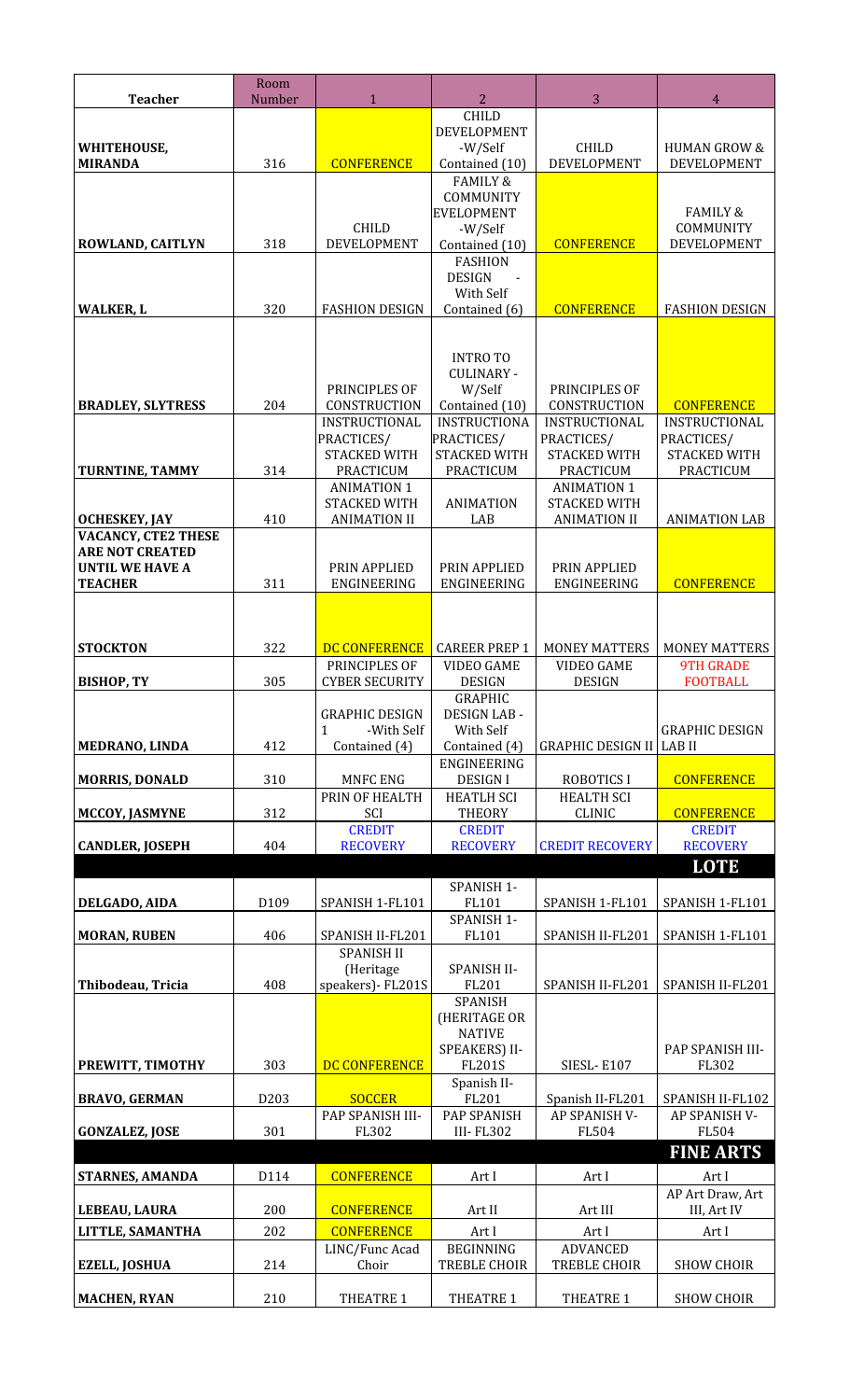| <b>HUMAN GROW &amp;</b><br><b>CHILD</b><br><b>CHILD</b><br><b>CHILD</b><br><b>DEVELOPMENT</b><br>DEVELOPMENT<br><b>DEVELOPMENT</b><br>DEVELOPMENT<br><b>FAMILY &amp;</b><br><b>COUNSELING &amp;</b><br>COMMUNITY<br><b>COUNSELING &amp;</b><br><b>CHILD</b><br><b>MENTAL HEALTH</b><br>DEVELOPMENT<br><b>MENTAL HEALTH</b><br><b>DEVELOPMENT</b><br>FASHION DESIGN<br><b>FASHION DESIGN</b><br>-With Self-<br><b>FASHION DESIGN</b><br><b>FASHION DESIGN</b><br>Contained (6)<br>Н<br><b>Culinary Arts</b><br><b>STACKED</b><br>W/Advanced<br>Culinary Arts (no<br><b>Advanced Culinary</b><br><b>INTROTO</b><br>PRINCIPLES OF<br>longer offer after 22<br>Arts LAB(no longer<br><b>CULINARY - With</b><br>CONSTRUCTION<br>offer after 22 -23)<br>Self Contained (5)<br>$-23$<br>PRINC EDUC &<br>PRINC EDUC &<br><b>CONFERENCE</b><br><b>TRAINNG</b><br>TRAINNG<br><b>PARENTING</b><br><b>BASEBALL 9TH</b><br><b>CONFERENCE</b><br><b>FOOTBALL</b><br><b>BASEBALL</b><br><b>GRADE</b><br>PRIN APPLIED<br>PRIN APPLIED<br>PRIN APPLIED<br>PRIN APPLIED<br>ENGINEERING<br>ENGINEERING<br>ENGINEERING<br>ENGINEERING<br>GENERAL<br>GENERAL<br>EMPLOY/CO-TEACH<br>EMPLOY/CO-<br>W/RICKER (11<br><b>TEACH W/RICKER</b><br><b>CONFERENCE</b><br><b>CP SUPERVISION</b><br>sped)<br>$(11$ sped)<br><b>VIDEO GAME</b><br><b>VIDEO GAME</b><br><b>FOOTBALL</b><br><b>DESIGN</b><br><b>DESIGN</b><br><b>CONFERENCE</b><br>ENTREPRENUER-<br><b>GRAPHIC DESIGN I</b><br><b>GRAPHIC DESIGN I</b><br><b>CONFERENCE</b><br><b>SHIP</b><br>LAB<br>PRIN APPLIED<br>ENGINEERING<br>PRIN APPLIED<br><b>ROBOTICS II</b><br><b>DESIGN II</b><br>ENGINEERING<br>ENGINEERING<br>PRIN OF HEALTH<br>PRIN OF HEALTH<br>PRIN OF HEALTH<br>PRIN OF HEALTH<br>SCI<br>SCI<br><b>SCI</b><br><b>SCI</b><br><b>CREDIT</b><br><b>CONFERENCE</b><br><b>RECOVERY</b><br><b>CREDIT RECOVERY</b><br><b>CREDIT RECOVERY</b><br><b>CONFERENCE</b><br>SPANISH 1-FL101<br>SPANISH 1-FL101<br><b>GIRLS SOCCER</b><br><b>CONFERENCE</b><br>SPANISH II-FL201<br>SPANISH II-FL201<br><b>TENNIS</b><br>Spanish II Spsk-<br><b>CONFERENCE</b><br><b>FL201S</b><br>SPANISH II-FL201<br><b>SPANISH II-FL201</b><br><b>SPANISH</b><br>(HERITAGE OR<br><b>SPANISH</b><br><b>SPANISH</b><br>(HERITAGE OR<br><b>NATIVE</b><br>(HERITAGE OR<br>SPEAKERS) II-<br><b>NATIVE SPEAKERS)</b><br><b>NATIVE SPEAKERS)</b> |                                  |                               |                                     |            |
|------------------------------------------------------------------------------------------------------------------------------------------------------------------------------------------------------------------------------------------------------------------------------------------------------------------------------------------------------------------------------------------------------------------------------------------------------------------------------------------------------------------------------------------------------------------------------------------------------------------------------------------------------------------------------------------------------------------------------------------------------------------------------------------------------------------------------------------------------------------------------------------------------------------------------------------------------------------------------------------------------------------------------------------------------------------------------------------------------------------------------------------------------------------------------------------------------------------------------------------------------------------------------------------------------------------------------------------------------------------------------------------------------------------------------------------------------------------------------------------------------------------------------------------------------------------------------------------------------------------------------------------------------------------------------------------------------------------------------------------------------------------------------------------------------------------------------------------------------------------------------------------------------------------------------------------------------------------------------------------------------------------------------------------------------------------------------------------------------------------------------------------------------------------------------------------------------------------------------------------------------------------------------------------------------------------------------------------------------------|----------------------------------|-------------------------------|-------------------------------------|------------|
|                                                                                                                                                                                                                                                                                                                                                                                                                                                                                                                                                                                                                                                                                                                                                                                                                                                                                                                                                                                                                                                                                                                                                                                                                                                                                                                                                                                                                                                                                                                                                                                                                                                                                                                                                                                                                                                                                                                                                                                                                                                                                                                                                                                                                                                                                                                                                            |                                  |                               |                                     |            |
|                                                                                                                                                                                                                                                                                                                                                                                                                                                                                                                                                                                                                                                                                                                                                                                                                                                                                                                                                                                                                                                                                                                                                                                                                                                                                                                                                                                                                                                                                                                                                                                                                                                                                                                                                                                                                                                                                                                                                                                                                                                                                                                                                                                                                                                                                                                                                            |                                  |                               |                                     |            |
|                                                                                                                                                                                                                                                                                                                                                                                                                                                                                                                                                                                                                                                                                                                                                                                                                                                                                                                                                                                                                                                                                                                                                                                                                                                                                                                                                                                                                                                                                                                                                                                                                                                                                                                                                                                                                                                                                                                                                                                                                                                                                                                                                                                                                                                                                                                                                            |                                  |                               |                                     |            |
|                                                                                                                                                                                                                                                                                                                                                                                                                                                                                                                                                                                                                                                                                                                                                                                                                                                                                                                                                                                                                                                                                                                                                                                                                                                                                                                                                                                                                                                                                                                                                                                                                                                                                                                                                                                                                                                                                                                                                                                                                                                                                                                                                                                                                                                                                                                                                            |                                  |                               |                                     |            |
|                                                                                                                                                                                                                                                                                                                                                                                                                                                                                                                                                                                                                                                                                                                                                                                                                                                                                                                                                                                                                                                                                                                                                                                                                                                                                                                                                                                                                                                                                                                                                                                                                                                                                                                                                                                                                                                                                                                                                                                                                                                                                                                                                                                                                                                                                                                                                            |                                  |                               |                                     |            |
|                                                                                                                                                                                                                                                                                                                                                                                                                                                                                                                                                                                                                                                                                                                                                                                                                                                                                                                                                                                                                                                                                                                                                                                                                                                                                                                                                                                                                                                                                                                                                                                                                                                                                                                                                                                                                                                                                                                                                                                                                                                                                                                                                                                                                                                                                                                                                            |                                  |                               |                                     |            |
|                                                                                                                                                                                                                                                                                                                                                                                                                                                                                                                                                                                                                                                                                                                                                                                                                                                                                                                                                                                                                                                                                                                                                                                                                                                                                                                                                                                                                                                                                                                                                                                                                                                                                                                                                                                                                                                                                                                                                                                                                                                                                                                                                                                                                                                                                                                                                            |                                  |                               |                                     |            |
|                                                                                                                                                                                                                                                                                                                                                                                                                                                                                                                                                                                                                                                                                                                                                                                                                                                                                                                                                                                                                                                                                                                                                                                                                                                                                                                                                                                                                                                                                                                                                                                                                                                                                                                                                                                                                                                                                                                                                                                                                                                                                                                                                                                                                                                                                                                                                            |                                  |                               |                                     |            |
|                                                                                                                                                                                                                                                                                                                                                                                                                                                                                                                                                                                                                                                                                                                                                                                                                                                                                                                                                                                                                                                                                                                                                                                                                                                                                                                                                                                                                                                                                                                                                                                                                                                                                                                                                                                                                                                                                                                                                                                                                                                                                                                                                                                                                                                                                                                                                            |                                  |                               |                                     |            |
|                                                                                                                                                                                                                                                                                                                                                                                                                                                                                                                                                                                                                                                                                                                                                                                                                                                                                                                                                                                                                                                                                                                                                                                                                                                                                                                                                                                                                                                                                                                                                                                                                                                                                                                                                                                                                                                                                                                                                                                                                                                                                                                                                                                                                                                                                                                                                            |                                  |                               |                                     |            |
|                                                                                                                                                                                                                                                                                                                                                                                                                                                                                                                                                                                                                                                                                                                                                                                                                                                                                                                                                                                                                                                                                                                                                                                                                                                                                                                                                                                                                                                                                                                                                                                                                                                                                                                                                                                                                                                                                                                                                                                                                                                                                                                                                                                                                                                                                                                                                            |                                  |                               |                                     |            |
|                                                                                                                                                                                                                                                                                                                                                                                                                                                                                                                                                                                                                                                                                                                                                                                                                                                                                                                                                                                                                                                                                                                                                                                                                                                                                                                                                                                                                                                                                                                                                                                                                                                                                                                                                                                                                                                                                                                                                                                                                                                                                                                                                                                                                                                                                                                                                            |                                  |                               |                                     |            |
|                                                                                                                                                                                                                                                                                                                                                                                                                                                                                                                                                                                                                                                                                                                                                                                                                                                                                                                                                                                                                                                                                                                                                                                                                                                                                                                                                                                                                                                                                                                                                                                                                                                                                                                                                                                                                                                                                                                                                                                                                                                                                                                                                                                                                                                                                                                                                            |                                  |                               |                                     |            |
|                                                                                                                                                                                                                                                                                                                                                                                                                                                                                                                                                                                                                                                                                                                                                                                                                                                                                                                                                                                                                                                                                                                                                                                                                                                                                                                                                                                                                                                                                                                                                                                                                                                                                                                                                                                                                                                                                                                                                                                                                                                                                                                                                                                                                                                                                                                                                            |                                  |                               |                                     |            |
|                                                                                                                                                                                                                                                                                                                                                                                                                                                                                                                                                                                                                                                                                                                                                                                                                                                                                                                                                                                                                                                                                                                                                                                                                                                                                                                                                                                                                                                                                                                                                                                                                                                                                                                                                                                                                                                                                                                                                                                                                                                                                                                                                                                                                                                                                                                                                            |                                  |                               |                                     |            |
|                                                                                                                                                                                                                                                                                                                                                                                                                                                                                                                                                                                                                                                                                                                                                                                                                                                                                                                                                                                                                                                                                                                                                                                                                                                                                                                                                                                                                                                                                                                                                                                                                                                                                                                                                                                                                                                                                                                                                                                                                                                                                                                                                                                                                                                                                                                                                            |                                  |                               |                                     |            |
|                                                                                                                                                                                                                                                                                                                                                                                                                                                                                                                                                                                                                                                                                                                                                                                                                                                                                                                                                                                                                                                                                                                                                                                                                                                                                                                                                                                                                                                                                                                                                                                                                                                                                                                                                                                                                                                                                                                                                                                                                                                                                                                                                                                                                                                                                                                                                            |                                  |                               |                                     |            |
|                                                                                                                                                                                                                                                                                                                                                                                                                                                                                                                                                                                                                                                                                                                                                                                                                                                                                                                                                                                                                                                                                                                                                                                                                                                                                                                                                                                                                                                                                                                                                                                                                                                                                                                                                                                                                                                                                                                                                                                                                                                                                                                                                                                                                                                                                                                                                            |                                  |                               |                                     |            |
|                                                                                                                                                                                                                                                                                                                                                                                                                                                                                                                                                                                                                                                                                                                                                                                                                                                                                                                                                                                                                                                                                                                                                                                                                                                                                                                                                                                                                                                                                                                                                                                                                                                                                                                                                                                                                                                                                                                                                                                                                                                                                                                                                                                                                                                                                                                                                            |                                  |                               |                                     |            |
|                                                                                                                                                                                                                                                                                                                                                                                                                                                                                                                                                                                                                                                                                                                                                                                                                                                                                                                                                                                                                                                                                                                                                                                                                                                                                                                                                                                                                                                                                                                                                                                                                                                                                                                                                                                                                                                                                                                                                                                                                                                                                                                                                                                                                                                                                                                                                            |                                  |                               |                                     |            |
|                                                                                                                                                                                                                                                                                                                                                                                                                                                                                                                                                                                                                                                                                                                                                                                                                                                                                                                                                                                                                                                                                                                                                                                                                                                                                                                                                                                                                                                                                                                                                                                                                                                                                                                                                                                                                                                                                                                                                                                                                                                                                                                                                                                                                                                                                                                                                            |                                  |                               |                                     |            |
|                                                                                                                                                                                                                                                                                                                                                                                                                                                                                                                                                                                                                                                                                                                                                                                                                                                                                                                                                                                                                                                                                                                                                                                                                                                                                                                                                                                                                                                                                                                                                                                                                                                                                                                                                                                                                                                                                                                                                                                                                                                                                                                                                                                                                                                                                                                                                            |                                  |                               |                                     |            |
|                                                                                                                                                                                                                                                                                                                                                                                                                                                                                                                                                                                                                                                                                                                                                                                                                                                                                                                                                                                                                                                                                                                                                                                                                                                                                                                                                                                                                                                                                                                                                                                                                                                                                                                                                                                                                                                                                                                                                                                                                                                                                                                                                                                                                                                                                                                                                            |                                  |                               |                                     |            |
|                                                                                                                                                                                                                                                                                                                                                                                                                                                                                                                                                                                                                                                                                                                                                                                                                                                                                                                                                                                                                                                                                                                                                                                                                                                                                                                                                                                                                                                                                                                                                                                                                                                                                                                                                                                                                                                                                                                                                                                                                                                                                                                                                                                                                                                                                                                                                            |                                  |                               |                                     |            |
|                                                                                                                                                                                                                                                                                                                                                                                                                                                                                                                                                                                                                                                                                                                                                                                                                                                                                                                                                                                                                                                                                                                                                                                                                                                                                                                                                                                                                                                                                                                                                                                                                                                                                                                                                                                                                                                                                                                                                                                                                                                                                                                                                                                                                                                                                                                                                            |                                  |                               |                                     |            |
|                                                                                                                                                                                                                                                                                                                                                                                                                                                                                                                                                                                                                                                                                                                                                                                                                                                                                                                                                                                                                                                                                                                                                                                                                                                                                                                                                                                                                                                                                                                                                                                                                                                                                                                                                                                                                                                                                                                                                                                                                                                                                                                                                                                                                                                                                                                                                            |                                  |                               |                                     |            |
|                                                                                                                                                                                                                                                                                                                                                                                                                                                                                                                                                                                                                                                                                                                                                                                                                                                                                                                                                                                                                                                                                                                                                                                                                                                                                                                                                                                                                                                                                                                                                                                                                                                                                                                                                                                                                                                                                                                                                                                                                                                                                                                                                                                                                                                                                                                                                            |                                  |                               |                                     |            |
|                                                                                                                                                                                                                                                                                                                                                                                                                                                                                                                                                                                                                                                                                                                                                                                                                                                                                                                                                                                                                                                                                                                                                                                                                                                                                                                                                                                                                                                                                                                                                                                                                                                                                                                                                                                                                                                                                                                                                                                                                                                                                                                                                                                                                                                                                                                                                            |                                  |                               |                                     |            |
|                                                                                                                                                                                                                                                                                                                                                                                                                                                                                                                                                                                                                                                                                                                                                                                                                                                                                                                                                                                                                                                                                                                                                                                                                                                                                                                                                                                                                                                                                                                                                                                                                                                                                                                                                                                                                                                                                                                                                                                                                                                                                                                                                                                                                                                                                                                                                            |                                  |                               |                                     |            |
|                                                                                                                                                                                                                                                                                                                                                                                                                                                                                                                                                                                                                                                                                                                                                                                                                                                                                                                                                                                                                                                                                                                                                                                                                                                                                                                                                                                                                                                                                                                                                                                                                                                                                                                                                                                                                                                                                                                                                                                                                                                                                                                                                                                                                                                                                                                                                            |                                  |                               |                                     |            |
|                                                                                                                                                                                                                                                                                                                                                                                                                                                                                                                                                                                                                                                                                                                                                                                                                                                                                                                                                                                                                                                                                                                                                                                                                                                                                                                                                                                                                                                                                                                                                                                                                                                                                                                                                                                                                                                                                                                                                                                                                                                                                                                                                                                                                                                                                                                                                            |                                  |                               |                                     |            |
|                                                                                                                                                                                                                                                                                                                                                                                                                                                                                                                                                                                                                                                                                                                                                                                                                                                                                                                                                                                                                                                                                                                                                                                                                                                                                                                                                                                                                                                                                                                                                                                                                                                                                                                                                                                                                                                                                                                                                                                                                                                                                                                                                                                                                                                                                                                                                            |                                  |                               |                                     |            |
|                                                                                                                                                                                                                                                                                                                                                                                                                                                                                                                                                                                                                                                                                                                                                                                                                                                                                                                                                                                                                                                                                                                                                                                                                                                                                                                                                                                                                                                                                                                                                                                                                                                                                                                                                                                                                                                                                                                                                                                                                                                                                                                                                                                                                                                                                                                                                            |                                  |                               |                                     |            |
|                                                                                                                                                                                                                                                                                                                                                                                                                                                                                                                                                                                                                                                                                                                                                                                                                                                                                                                                                                                                                                                                                                                                                                                                                                                                                                                                                                                                                                                                                                                                                                                                                                                                                                                                                                                                                                                                                                                                                                                                                                                                                                                                                                                                                                                                                                                                                            |                                  |                               |                                     |            |
|                                                                                                                                                                                                                                                                                                                                                                                                                                                                                                                                                                                                                                                                                                                                                                                                                                                                                                                                                                                                                                                                                                                                                                                                                                                                                                                                                                                                                                                                                                                                                                                                                                                                                                                                                                                                                                                                                                                                                                                                                                                                                                                                                                                                                                                                                                                                                            |                                  |                               |                                     |            |
|                                                                                                                                                                                                                                                                                                                                                                                                                                                                                                                                                                                                                                                                                                                                                                                                                                                                                                                                                                                                                                                                                                                                                                                                                                                                                                                                                                                                                                                                                                                                                                                                                                                                                                                                                                                                                                                                                                                                                                                                                                                                                                                                                                                                                                                                                                                                                            |                                  |                               |                                     |            |
|                                                                                                                                                                                                                                                                                                                                                                                                                                                                                                                                                                                                                                                                                                                                                                                                                                                                                                                                                                                                                                                                                                                                                                                                                                                                                                                                                                                                                                                                                                                                                                                                                                                                                                                                                                                                                                                                                                                                                                                                                                                                                                                                                                                                                                                                                                                                                            |                                  |                               |                                     |            |
| <b>CONFERENCE</b><br><b>II-FL201S</b><br><b>II-FL201S</b><br><b>FL201S</b>                                                                                                                                                                                                                                                                                                                                                                                                                                                                                                                                                                                                                                                                                                                                                                                                                                                                                                                                                                                                                                                                                                                                                                                                                                                                                                                                                                                                                                                                                                                                                                                                                                                                                                                                                                                                                                                                                                                                                                                                                                                                                                                                                                                                                                                                                 |                                  |                               |                                     |            |
| <b>CONFERENCE</b><br><b>SPANISH II-FL201</b><br>Spanish II-FL201<br>Spanish II-FL 201                                                                                                                                                                                                                                                                                                                                                                                                                                                                                                                                                                                                                                                                                                                                                                                                                                                                                                                                                                                                                                                                                                                                                                                                                                                                                                                                                                                                                                                                                                                                                                                                                                                                                                                                                                                                                                                                                                                                                                                                                                                                                                                                                                                                                                                                      |                                  |                               |                                     |            |
| AP SPANISH IV-<br>AP SPANISH IV-<br><b>PAP SPANISH III-</b>                                                                                                                                                                                                                                                                                                                                                                                                                                                                                                                                                                                                                                                                                                                                                                                                                                                                                                                                                                                                                                                                                                                                                                                                                                                                                                                                                                                                                                                                                                                                                                                                                                                                                                                                                                                                                                                                                                                                                                                                                                                                                                                                                                                                                                                                                                |                                  |                               |                                     |            |
| <b>CONFERENCE</b><br>FL302<br>FL404<br>FL404                                                                                                                                                                                                                                                                                                                                                                                                                                                                                                                                                                                                                                                                                                                                                                                                                                                                                                                                                                                                                                                                                                                                                                                                                                                                                                                                                                                                                                                                                                                                                                                                                                                                                                                                                                                                                                                                                                                                                                                                                                                                                                                                                                                                                                                                                                               |                                  |                               |                                     |            |
| Art II<br>Art I<br>Art II<br>Art II                                                                                                                                                                                                                                                                                                                                                                                                                                                                                                                                                                                                                                                                                                                                                                                                                                                                                                                                                                                                                                                                                                                                                                                                                                                                                                                                                                                                                                                                                                                                                                                                                                                                                                                                                                                                                                                                                                                                                                                                                                                                                                                                                                                                                                                                                                                        |                                  |                               |                                     |            |
| Art III, AP Art Draw,                                                                                                                                                                                                                                                                                                                                                                                                                                                                                                                                                                                                                                                                                                                                                                                                                                                                                                                                                                                                                                                                                                                                                                                                                                                                                                                                                                                                                                                                                                                                                                                                                                                                                                                                                                                                                                                                                                                                                                                                                                                                                                                                                                                                                                                                                                                                      |                                  |                               |                                     |            |
| Art II<br>Art IV<br>Art II, Art III<br>Art II                                                                                                                                                                                                                                                                                                                                                                                                                                                                                                                                                                                                                                                                                                                                                                                                                                                                                                                                                                                                                                                                                                                                                                                                                                                                                                                                                                                                                                                                                                                                                                                                                                                                                                                                                                                                                                                                                                                                                                                                                                                                                                                                                                                                                                                                                                              |                                  |                               |                                     |            |
|                                                                                                                                                                                                                                                                                                                                                                                                                                                                                                                                                                                                                                                                                                                                                                                                                                                                                                                                                                                                                                                                                                                                                                                                                                                                                                                                                                                                                                                                                                                                                                                                                                                                                                                                                                                                                                                                                                                                                                                                                                                                                                                                                                                                                                                                                                                                                            | Art I                            | Art I<br><b>VARSITY MIXED</b> | Art I                               | Art I      |
|                                                                                                                                                                                                                                                                                                                                                                                                                                                                                                                                                                                                                                                                                                                                                                                                                                                                                                                                                                                                                                                                                                                                                                                                                                                                                                                                                                                                                                                                                                                                                                                                                                                                                                                                                                                                                                                                                                                                                                                                                                                                                                                                                                                                                                                                                                                                                            | Baxter                           | <b>CHOIR</b>                  | TENOR/BASS CHOIR                    | Conference |
|                                                                                                                                                                                                                                                                                                                                                                                                                                                                                                                                                                                                                                                                                                                                                                                                                                                                                                                                                                                                                                                                                                                                                                                                                                                                                                                                                                                                                                                                                                                                                                                                                                                                                                                                                                                                                                                                                                                                                                                                                                                                                                                                                                                                                                                                                                                                                            | <b>MUSICAL</b><br><b>THEATRE</b> | <b>CONFERENCE</b>             | <b>THEATRE</b><br><b>PRODUCTION</b> | THEATRE 1  |

1 SEMEST

1 SEMEST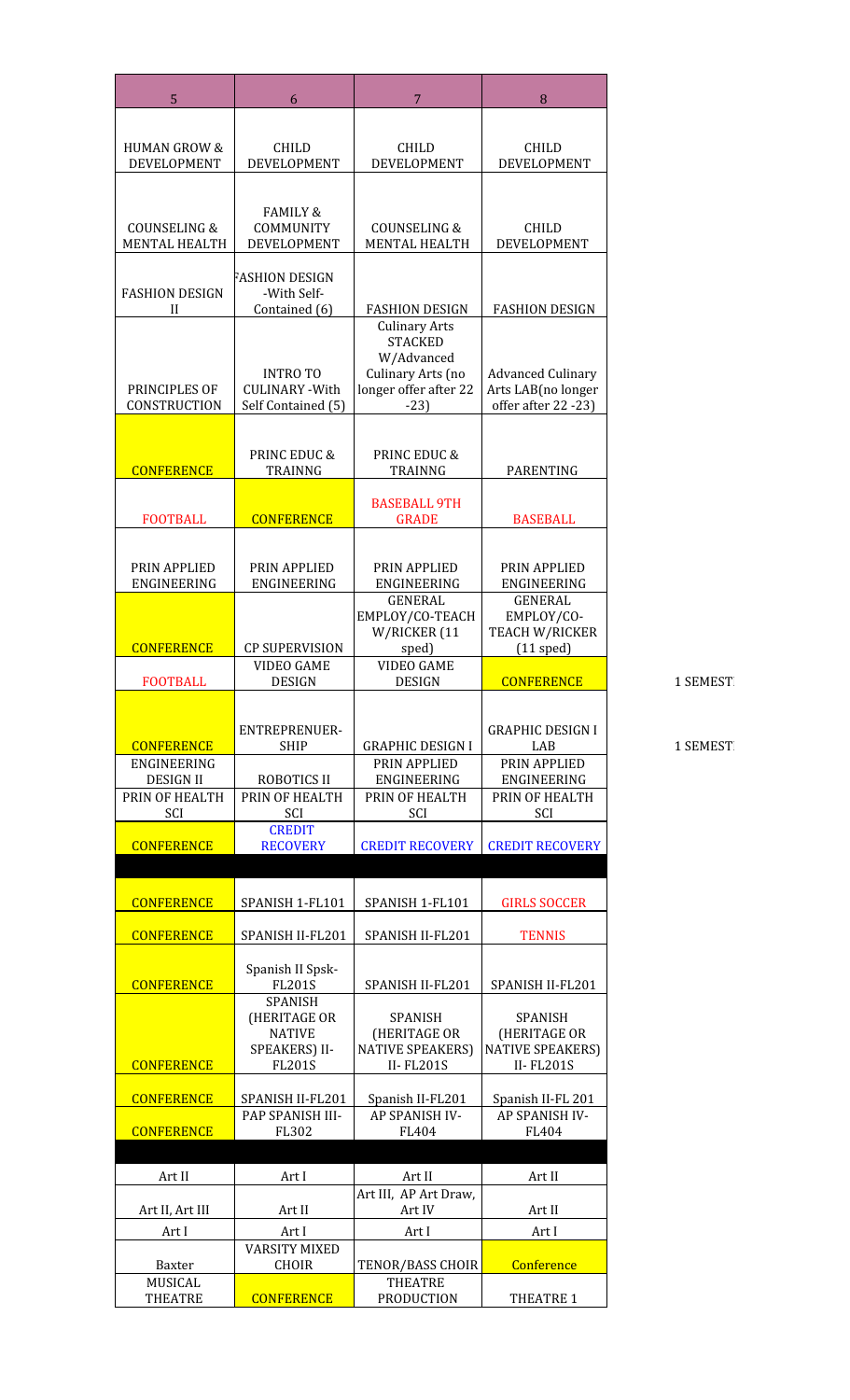| <b>Teacher</b>                         | Room<br>Number       | $\mathbf{1}$                          | $\overline{2}$                       | 3                                      | $\overline{4}$                         |
|----------------------------------------|----------------------|---------------------------------------|--------------------------------------|----------------------------------------|----------------------------------------|
|                                        |                      |                                       |                                      |                                        |                                        |
| <b>WHITE-TURNER,</b><br><b>BETHANY</b> | 212                  | <b>UIL CONFERENCE</b>                 | THEATRE 2                            | TECH THEATRE 1                         | <b>TECH THEATRE</b><br>2,3,4           |
|                                        |                      |                                       | Non Varsity                          |                                        |                                        |
| <b>SPIRES, CLIFFORD</b>                | <b>Band Hall</b>     | DC CONFERENCE                         | Symphonic                            | Concert                                | <b>JOHNSON</b>                         |
| <b>FOWLER, MARK</b>                    | <b>Band Hall</b>     | Varsity Wind<br>Ensemble              | Non Varsity<br>Symphonic             | <b>JOHNSON</b>                         | <b>CONFERENCE</b>                      |
| HILDRETH, WILLIAM                      | <b>Band Hall</b>     | Varsity Wind<br>Ensemble              | Non Varsity<br>Symphonic             | CONCERT                                | <b>BAXTER</b>                          |
|                                        |                      |                                       |                                      |                                        | <b>ATHLETICS</b>                       |
|                                        |                      |                                       | <b>Boys PE PEB1</b>                  |                                        |                                        |
| <b>MITCHELL, R</b>                     | <b>GYM</b>           | <b>Boys PE PEB1</b><br>PEB2 PEB3 PEB4 | PEB2 PEB3<br>PEB4                    | <b>Boys PE PEB1</b><br>PEB2 PEB3 PEB4  | <b>Boys PE PEB1</b><br>PEB2 PEB3 PEB4  |
|                                        |                      |                                       | Girls PE PEG1                        |                                        |                                        |
| WILLIAMS, B                            | <b>GYM</b>           | Girls PE PEG1<br>PEG2 PEG3 PEG4       | PEG2 PEG3<br>PEG4                    | Girls PE PEG1<br>PEG2 PEG3 PEG4        | Girls PE PEG1<br>PEG2 PEG3 PEG4        |
| RUIZ, S                                | <b>FH</b>            | <b>ATHLETICS</b>                      | <b>Sports Medicine</b>               | <b>NA</b>                              | <b>ATHLETICS</b>                       |
| <b>MATHIESON, J</b>                    | <b>FH</b>            | <b>NA</b>                             | <b>NA</b>                            | <b>NA</b>                              | <b>BASKETBALL</b>                      |
| <b>MARSHALL, C</b>                     | <b>FH</b>            | <b>ATHLETICS</b>                      | <b>Sports Medicine</b>               | NA                                     | <b>ATHLETICS</b>                       |
| <b>MCCOLLUM, D</b>                     | FH                   | <b>NA</b>                             | NA                                   | <b>NA</b>                              | NA                                     |
| HOLLY, J                               | <b>P5</b>            | <b>DC CONFERENCE</b>                  | PCC <sub>1</sub>                     | PCC <sub>1</sub>                       | EC/DC<br><b>CONFERENCE</b>             |
|                                        |                      |                                       |                                      |                                        |                                        |
| <b>WILLIAMSON, M</b>                   | P7                   | PCC <sub>1</sub>                      | PCC <sub>1</sub>                     | PCC <sub>1</sub>                       | <b>CONFERENCE</b>                      |
|                                        |                      |                                       |                                      |                                        |                                        |
| <b>MILLER, T</b>                       | P <sub>8</sub>       | PCC <sub>1</sub><br>PCC 3 and 4       | PCC <sub>1</sub><br>PCC 3 and 4      | PCC <sub>1</sub><br>PCC 3 and 4        | <b>CONFERENCE</b>                      |
| DIXON, K                               | 208                  | Stacked                               | Stacked                              | Stacked                                | <b>CONFERENCE</b>                      |
| <b>LEVELS, D</b>                       | P6                   | PCC1                                  | PCC1                                 | PCC1                                   | <b>CONFERENCE</b>                      |
| MEDINA, M                              | D211                 |                                       |                                      | CNBT/DFTG                              | CNBT/DFTG                              |
| <b>GALVIN</b><br>PARA <sub>2</sub>     | P1<br>P <sub>2</sub> | KINE/HUMA                             | KINE/HUMA                            | KINE/HUMA                              | KINE/HUMA                              |
|                                        |                      | <b>SPCH</b>                           | <b>SPCH</b>                          | <b>SPCH</b>                            | <b>SPCH</b><br><b>SpEd</b>             |
|                                        |                      |                                       |                                      |                                        |                                        |
| RICKER,, K                             | 101                  | <b>PLC</b>                            | <b>CONFERENCE</b>                    | Govt/Eco                               | English IV                             |
|                                        |                      |                                       |                                      |                                        | Math/LINC: Alg1,                       |
|                                        |                      |                                       |                                      | Math/LS: Alg1,AC;<br>Geom, AC; Math    | AC; Geom, AC;<br>Math Mod, AC;         |
|                                        |                      |                                       |                                      | Mod, AC; Alg2, AC;                     | Alg2, AC;                              |
| PORTER, A                              | 600                  | <b>PLC</b>                            | <b>CTE ct -- Child</b><br><b>Dev</b> | CollTransLifePrep<br>1,2,3,4; PASWD    | CollTransLifePrep<br>1,2,3,4; PASWD    |
|                                        |                      |                                       |                                      | SS/LINC: WGeo, AC;                     |                                        |
|                                        |                      |                                       |                                      |                                        | SS/LS: WGeo,AC;                        |
|                                        |                      |                                       |                                      | WHist, AC; USHist,<br>AC; Govt/Eco,AC; | WHist, AC; USHist,<br>AC; Govt/Eco,AC; |
|                                        |                      |                                       | <b>CTE ct -- Intro</b>               | SpTopSS 1 & 2,AC;                      | SpTopSS 1 & 2,AC;                      |
| JOHNSON, E                             | 315                  | <b>PLC</b>                            | to Culinary                          | <b>PASWD</b>                           | <b>PASWD</b>                           |
|                                        |                      |                                       |                                      | ELA/FALS: Eng1,                        | ELA/FA: Eng1, AC;                      |
|                                        |                      |                                       |                                      | AC; Eng2,AC; Eng3,<br>AC; Eng4AC;      | Eng2,AC; Eng3,AC;<br>Eng4AC;           |
|                                        |                      |                                       |                                      | CreatWrit,AC;                          | CreatWrit,AC;                          |
| HICKS, S                               | 601                  | <b>PLC</b>                            | CTE ct --<br><b>FamCommServ</b>      | Jrnlsm,AC;<br>AdvJrnlsm,ACS            | Jrnlsm,AC;<br>AdvJrnlsm,AC             |
|                                        |                      |                                       |                                      |                                        | Science/FALS:                          |
|                                        |                      |                                       |                                      | Science/FA: IPC,                       | IPC, AC; Bio, AC;                      |
|                                        |                      |                                       |                                      | AC; Bio,AC; EnvSys,<br>AC; Phys,AC;    | EnvSys, AC; Phys,<br>$AC$ ;            |
|                                        |                      |                                       | <b>CTE ct -- Money</b>               | CollTransLifePrep1                     | CollTransLifePrep                      |
| Rolfe                                  | 602                  | <b>PLC</b><br>MAPS stacked with       | <b>Matters</b>                       | ,2,3,4S                                | 1,2,3,4                                |
| <b>MOORER (STARS)</b>                  |                      | 604 Skills Streaming                  |                                      |                                        |                                        |
| <b>ROGERS, C</b>                       | D115                 | Resource English 3                    | Resource English<br>2                | <b>PLC</b>                             | Resource English 1                     |
| <b>HINKLE, S</b>                       |                      | English 1<br>(Batterton)              | <b>BAXTER</b>                        | <b>PLC</b>                             | Conference                             |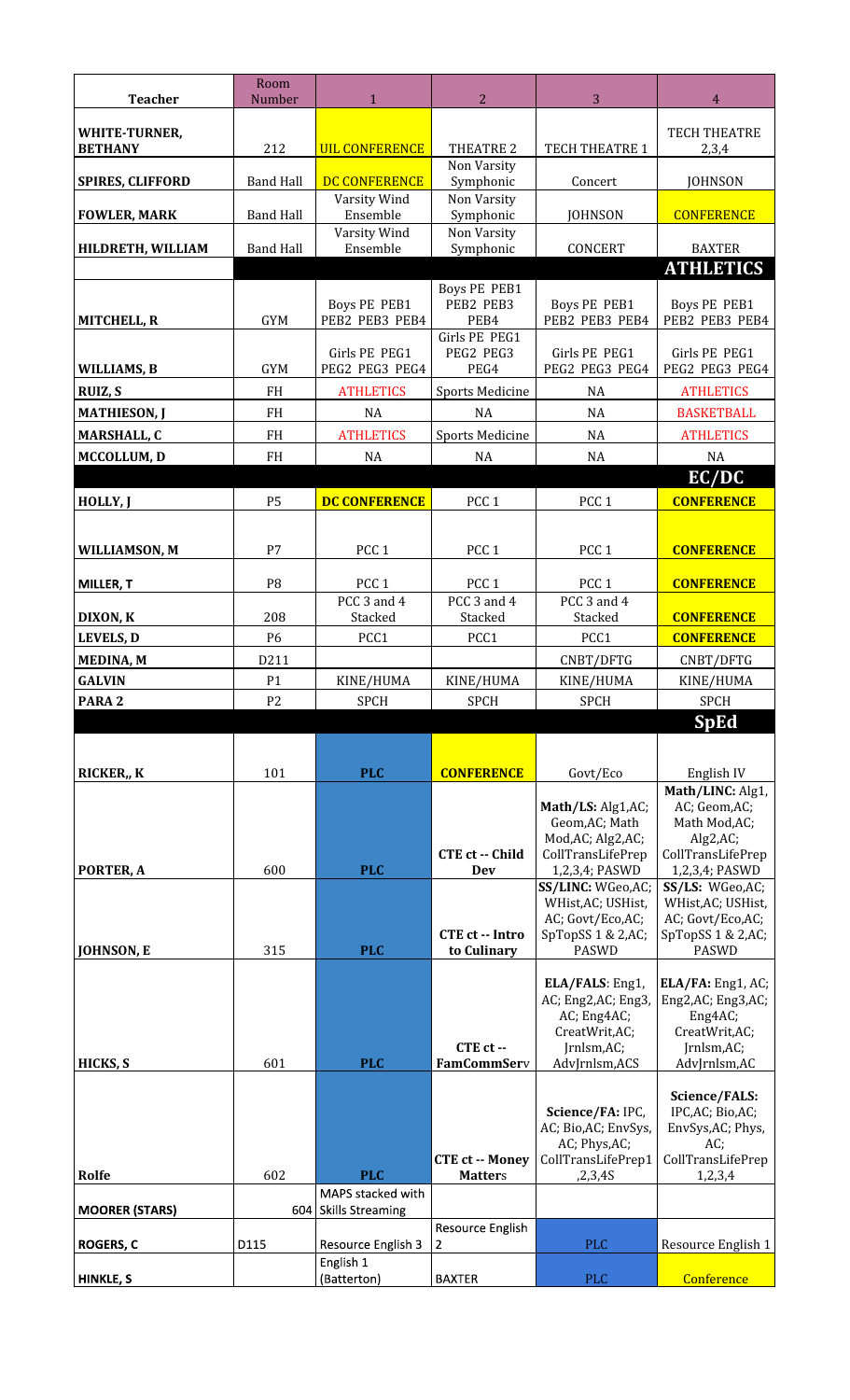| 5                                        | 6                                       | $\overline{7}$                                                  | 8                                             |
|------------------------------------------|-----------------------------------------|-----------------------------------------------------------------|-----------------------------------------------|
|                                          |                                         |                                                                 | LINC/FUNC                                     |
| MUSICAL<br><b>THEATRE</b>                | <b>CONFERENCE</b>                       | <b>THEATRE</b><br><b>PRODUCTION</b>                             | THEATRE I/ Peer<br>Assistance I & II          |
| <b>Applied Music</b><br>(Chapman/guitar) | <b>BAXTER</b>                           | <b>BAXTER</b>                                                   | <b>CONFERENCE</b>                             |
|                                          |                                         |                                                                 |                                               |
| <b>Applied Music</b>                     | <b>BAXTER</b>                           | <b>JOHNSON</b>                                                  | Baxter                                        |
| <b>Applied Music</b>                     | <b>BAXTER</b>                           | <b>JOHNSON</b>                                                  | <b>CONFERENCE</b>                             |
|                                          |                                         |                                                                 |                                               |
| <b>FOOTBALL</b>                          | <b>Boys PE PEB1</b><br>PEB2 PEB3 PEB4   | <b>Boys PE PEB1</b><br>PEB2 PEB3 PEB4                           | <b>CONFERENCE</b>                             |
|                                          | Girls PE PEG1                           | Girls PE PEG1 PEG2                                              | OLLEYBALL/                                    |
| <b>CONFERENCE</b>                        | PEG2 PEG3 PEG4                          | PEG3 PEG4                                                       | <b>TRACK</b>                                  |
| <b>ATHLETICS</b>                         | NA                                      | <b>CONFERENCE</b>                                               | <b>ATHLETICS</b>                              |
| <b>BASKETBALL</b>                        | <b>NA</b>                               | NA                                                              | NA                                            |
| <b>ATHLETICS</b>                         | $\rm NA$                                | <b>CONFERENCE</b>                                               | <b>ATHLETICS</b>                              |
| NA                                       | NA                                      | NA                                                              | <b>TENNIS</b>                                 |
| PCC <sub>2</sub>                         | PCC <sub>2</sub>                        | PCC <sub>2</sub>                                                | PCC <sub>1</sub>                              |
|                                          |                                         |                                                                 | <b>GIRLS</b>                                  |
| PCC <sub>1</sub>                         | PCC <sub>1</sub>                        | PCC <sub>1</sub>                                                | <b>BASKETBALL/</b><br><b>VOLLEYBALL</b>       |
|                                          |                                         |                                                                 | <b>GIRLS</b>                                  |
| PCC <sub>1</sub>                         | PCC <sub>1</sub>                        | PCC <sub>1</sub>                                                | <b>BASKETBALL</b>                             |
| PCC 3 and 4<br>Stacked                   | PCC <sub>2</sub>                        | PCC 3 and 4 Stacked                                             | PCC 3 and 4 Stacked                           |
| <b>ATHLETICS</b>                         | PCC1                                    | PCC1                                                            | PCCI                                          |
|                                          |                                         |                                                                 |                                               |
| KINE/MUSI                                |                                         |                                                                 |                                               |
|                                          |                                         |                                                                 |                                               |
| Making                                   |                                         |                                                                 |                                               |
| Connections                              | PATH 1, 2, 3, 4, AC;                    |                                                                 |                                               |
| 1,2,3,4                                  | <b>PASWD</b>                            | CTE ct -- GEM                                                   | CTE ct -- GEM                                 |
| Math/FALS: Alg1,                         |                                         | Math/FA: Alg1,AC;                                               |                                               |
| AC; Geom, AC; Math<br>Mod, AC; Alg2, AC; |                                         | Geom, AC; Math Mod,<br>AC; Alg2,AC;                             | <b>FALS: PATH 1,AC;</b><br>Reading 1,2,3,AC3; |
| CollTransLifePrep                        |                                         | CollTransLifePrep                                               | GEM, AC; MAPS, AC;                            |
| 1,2,3,4<br>SS/FA: WGeo, AC;              | <b>CONFERENCE</b>                       | 1,2,3,4                                                         | Making Conn, AC                               |
| WHist, AC; USHist,                       |                                         | SS/FALS: WGeo, AC;                                              | FA: PATH 1,AC;                                |
| AC; Govt/Eco,AC;<br>SpTopSS 1 & 2,AC;    |                                         | WHist, AC; USHist,<br>AC; Govt/Eco,AC;                          | Reading 1,2,3,AC;<br>GEM, AC; MAPS, AC;       |
| Reading 1,2,3                            | <b>CONFERENCE</b>                       | SpTopSS 1 & 2,AC                                                | Making Conn, AC                               |
| ELA/LINC: Eng1,<br>AC; Eng2,AC; Eng3,    |                                         | ELA/LS: Eng1, AC;                                               |                                               |
| AC; Eng4AC;                              |                                         | Eng2,AC; Eng3,AC;                                               |                                               |
| CreatWrit,AC;<br>Jrnlsm,AC;              |                                         | Eng4AC; CreatWrit,<br>AC; Jrnlsm,AC;                            | LINC: PATH 1,AC;<br>Reading 1,2,3,AC;         |
| AdvJrnlsm,AC;                            |                                         | AdvJrnlsm,AC;                                                   | GEM, AC; MAPS, AC;                            |
| PASWD<br>Science/LS: IPC,                | <b>CONFERENCE</b>                       | PASWD                                                           | Making Conn, AC                               |
| AC; Bio,AC;                              |                                         |                                                                 |                                               |
| EnvSys, AC; Phys,<br>AC;                 |                                         | Science/LINC: IPC,<br>AC; Bio,AC; EnvSys,                       | LS: PATH 1,AC;                                |
| CollTransLifePrep                        |                                         | AC; Phys,AC;                                                    | Reading 1,2,3,AC;                             |
| 1,2,3,4; PASWD 1<br>& 2                  | <b>CONFERENCE</b>                       | CollTransLifePrep1,<br>2,3,4; PASWD                             | GEM, AC; MAPS, AC;<br>Making Conn, AC         |
|                                          |                                         |                                                                 | MAPS stacked with                             |
|                                          |                                         |                                                                 | <b>Skills Streaming</b>                       |
| Resource English 1                       | Resource English 1   Resource English 2 |                                                                 | Conference                                    |
|                                          |                                         | English 4 (Malone)   English 4 (Malone)   English 1 (Batterton) | <b>GIRLS SOCCER</b>                           |
|                                          |                                         |                                                                 |                                               |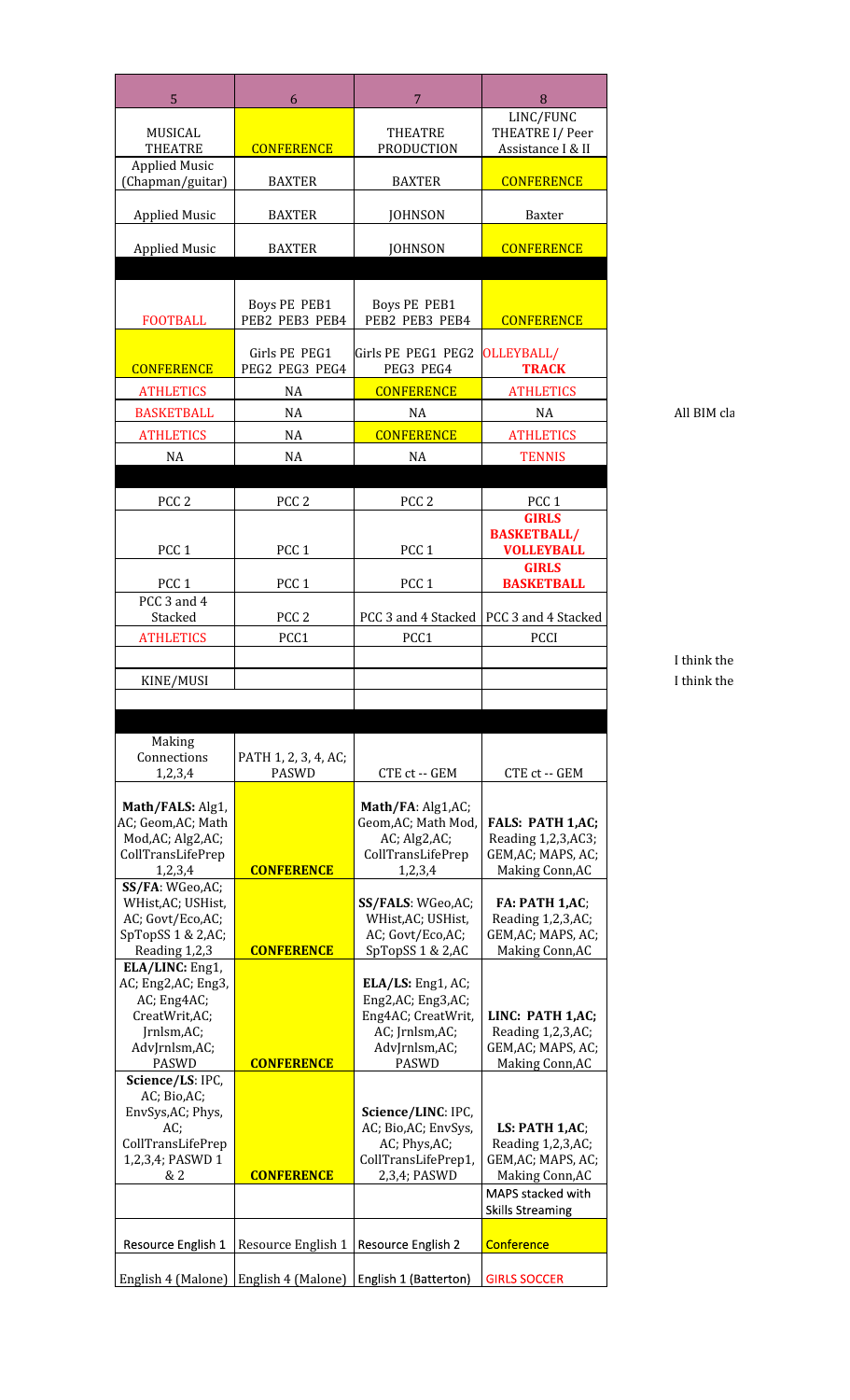| <b>Teacher</b>                             | Room<br>Number | 1                         | $\overline{2}$                           | 3                                      | $\overline{4}$                        |
|--------------------------------------------|----------------|---------------------------|------------------------------------------|----------------------------------------|---------------------------------------|
| COOK, K                                    |                | <b>CONFERENCE</b>         | English 2<br>(Stewart)<br><b>COTEACH</b> | <b>PLC</b>                             | <b>BASKETBALL</b>                     |
| JACKSON, T                                 |                | <b>DC Conference</b>      | English 3<br>(Sandifer)                  | <b>PLC</b>                             | <b>COTEACH</b><br><b>READING I/II</b> |
| BAUER, R                                   |                | 313 Resource Alg 1        | Resource Alg 1                           | <b>COTEACH ALG I</b><br>FERN.          | <b>Conference</b>                     |
| STEARNES, ????                             |                | Algebra 2 (FLORES)        | <b>CONFERENCE</b>                        | <b>MATH MODELS CO-</b><br><b>TEACH</b> | ATH? (STARR<br><b>RELIEF)</b>         |
| CT Geometry (NEW)                          |                | Geometry<br>(Washington)  | Geometry<br>(Washington)                 | Math Models                            | Geometry (Ross)                       |
| Peacock (NEW HIRE)(PARA)<br><b>VACANCY</b> |                | Conference                | <b>PLC</b>                               | IPC (Mitchell)                         | IPC (Mitchell)                        |
| <b>CLAYBORNE</b>                           |                | Conference                | <b>PLC</b>                               | Bio 10th (Vacancy)                     | Bio 10th (Vacancy)                    |
| DENMAN, G                                  |                | World Geo (Gee)           | World Geo (Gee)                          | World Geo (Gee)                        | World Geo (Scott)                     |
| CT W Hist/Govt&Econ<br>(New)(PARA) VACANCY |                | World History<br>(Gatson) | World History<br>(Gatson)                | Govt/Econ<br>(Browning)                | World History<br>(Gatson)             |
| TUCKER, J                                  |                | US History (Sharp)        | <b>US History</b><br>(Sharp)             | US History (Sharp)                     | Athletics                             |
| TOTAL SEATS PER PERIOD                     |                | 2027                      | 1965                                     | 1932                                   | 1979                                  |
| Seat Overage                               |                | 377                       | 315                                      | 282                                    | 329                                   |